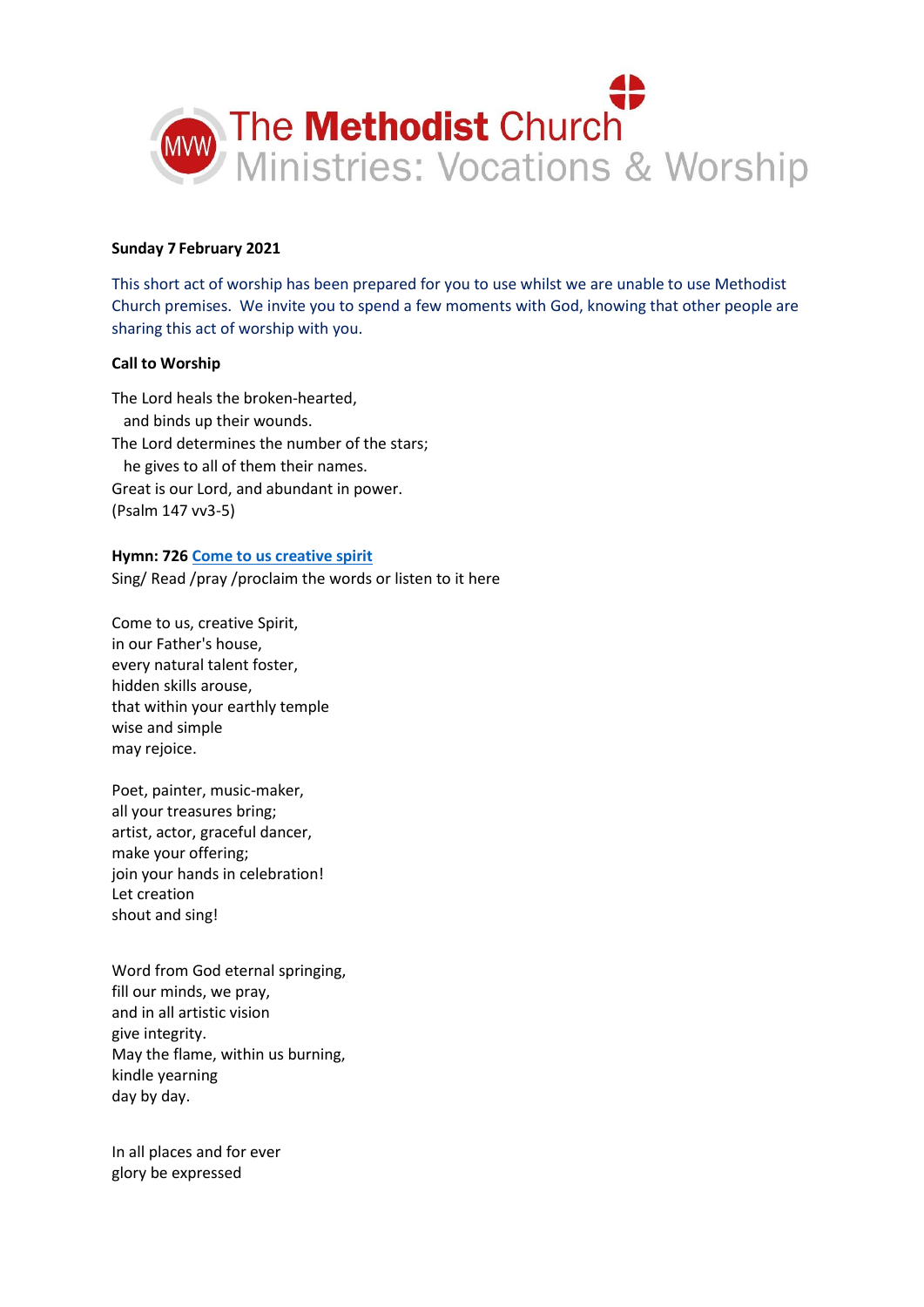to the Son, with God the Father, and the Spirit blest. In our worship and our living, keep us striving towards the best.

*David Mowbray (b. 1938)*

#### Let us pray together

Creator God, we marvel at all that you have made, from vast galaxies to tiny flowers, from mountains and forests to the delicacy of a spider's web. We marvel too that in your generosity you have given us the gift of creativity, we weave new materials out of old bottles and tyres, we find new ways to tell your age-old story of redemption and we learn new ways to heal and prevent disease. Father forgive us that we have been arrogant and misused this gift of creativity, we have exploited the earth and each other, and cared only for ourselves. Teach us how to care for one another and the world as you care for us, that your will may be done and your kingdom come. Assurance of forgiveness:

Here is good news: Jesus came into the world to save sinners to accept us as we are, set us free from evil's power and enable us to live new lives in him. Amen.

### **Today's Gospel Reading:** [Mark 1 vv 29-39](https://www.biblegateway.com/passage/?search=Mark+1%3A+29-39&version=NIV)

### **Time to Reflect**

In Luke's gospel Jesus sets out his priorities in what we sometimes call his manifesto (Luke 4 vv 14- 21), but Mark chooses to let us know what Jesus' priorities are by giving us a whirlwind tour of what Jesus was *doing* at the beginning of his ministry. Jesus teaches in the synagogue where he heals a man with an unclean spirit. Straight afterwards, he goes to the house of Simon, one of the disciples he's called just recently. There he finds Simon's mother-in-law in the grip of a fever and heals her. Then, as the news spreads through the town, people come to him in droves, and he heals them, freeing them from whatever is holding them captive, whether it's physical illness or what were then seen as demons. The kingdom is proclaimed in actions, whether that's in the freeing of a particular individual from illness or the healing of crowds of people. Mark sees the individual healings as important both for the person concerned and as signs of the kingdom.

After the evening healing people in Capernaum, Jesus gets up early and goes off to a quiet place to spend time with God his Father. When Simon and the others come to find him, expecting him to return to the town, Jesus is sure that it's time to move on; his mission is not just to Capernaum, but to the other local towns, the whole region, and even wider than that.

Over Christmas there was a programme about Princess Diana; we saw just a few minutes of it by chance, but those few minutes showed Diana reaching out to shake hands with people with Aids, breaking down the prejudice which entrapped and isolated them. Like those handshakes Diana gave, the freedom Jesus came to bring from all that holds us captive is not some abstract idea; it's real and tangible. At a time when our inability to touch each other is especially painful, Jesus still reaches out to touch us and lift us up as he did Simon's mother-in-law. The good news of the kingdom is for all; but it's also for each of us individually and personally. However unloveable or unforgiveable we may feel we are, we matter and God in Jesus reaches out to us.

Take a time to sit quietly

# **A time of prayer**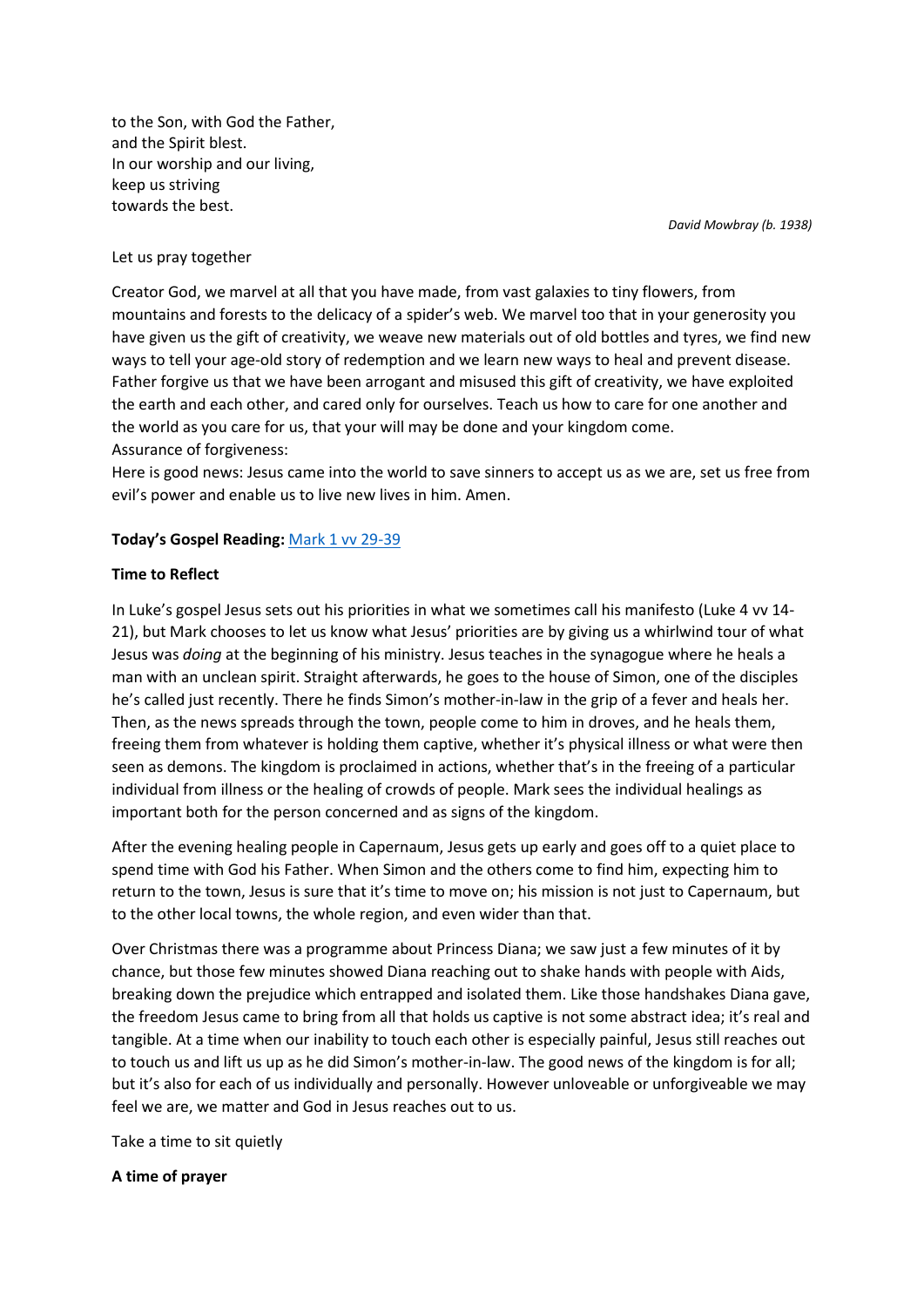Loving God, we pray for the community and country of which we are a part. For those who are exhausted with caring for others and long for a break. For those who have had enough of restrictions, of not being able to meet with friends and family, and feel they cannot stand it any longer, and for those who are angry and frightened, who feel their only hope is just to try and hang on until things get better.

Loving God, we pray for the leaders of the world, as they try and bring the pandemic under control. Give them the wisdom and courage to respect every human life and seek freedom, justice and peace for all people.

Loving God we pray for the church, unite us by your Spirit, and enable us to witness to the hope we have in you.

Loving God, come to us now, as you have come to your people in every age. We thank you for all who have reflected the light of Christ. Help us to follow their example and bring us with them to live for ever in your kingdom. Through Jesus Christ our Lord. Amen

# **The Lord's Prayer**

*Our Father ……*

# *Hymn: Listen to* [Seek ye first the kingdom of God](https://youtu.be/4C-flDs33Dg) (StF254)

Seek ye first the kingdom of God, and his righteousness, and all these things shall be added unto you;

 Allelu-, alleluia: Alleluia, alleluia, alleluia, allelu-, alleluia!

Ask, and it shall be given unto you; seek and ye shall find; knock, and the door shall be opened unto to you;

Allelu-, alleluia:

We shall not live by bread alone, but by every word that proceeds from the mouth of the Lord; Allelu-, alleluia:

Karen Lafferty (b. 1948)

#### **A prayer of blessing**

May God, the giver of hope, fill us with all joy and peace because we trust in him, and the blessing of God Father, Son and Holy spirit be with us all. Amen

Original Materials by Jean Ware

All

Hymns reproduced under CCLi 1144191.

Local Churches please insert CCCLi 564246